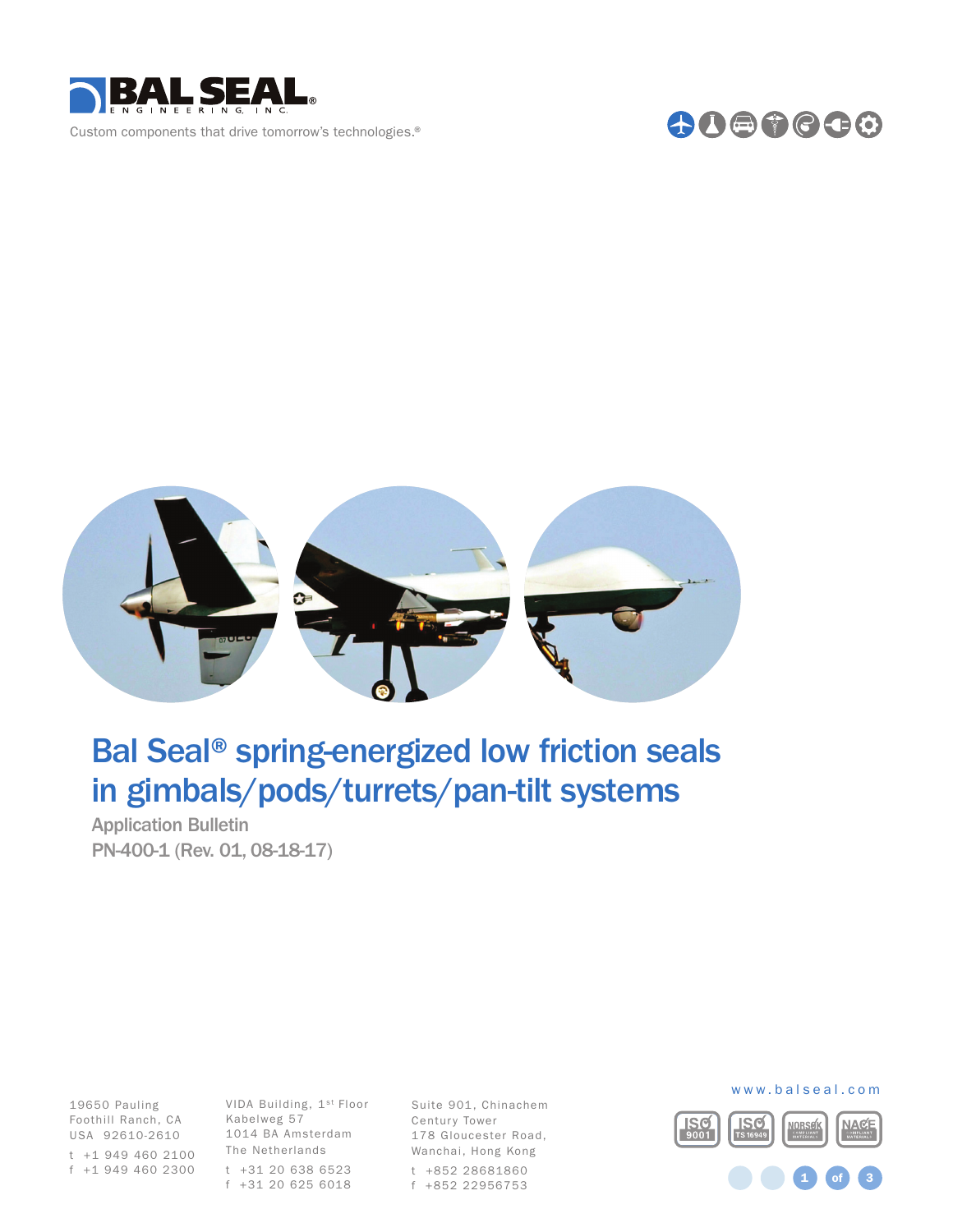## **Overview**

Design engineers employ gimbals, pods, turrets, and pan-tilt systems to protect sensitive electronics used for infrared scanning, radar detection, and weapons targeting. These systems, which are deployed in air, land, and sea-based equipment, are usually controlled by small motors designed to meet strict weight and power specifications. Many of these systems use one or more seals to insulate their contents from environmental conditions including moisture, pressures, high and low temperatures, dust, and debris.

The environmental seal, which is installed between two mating surfaces, must maintain sufficient contact pressure to keep internal components clean and dry. However, if the seal configuration creates too much friction, motor performance, precision, and system life can be compromised.

The Bal Seal® spring-energized low friction seal offers an ideal solution for gimbals, pods, turrets, and pan-tilt systems used on aircraft and other platforms. Its seal jacket is typically constructed of specially formulated polymer-filled polytetrafluoroethylene (PTFE) materials that provide exceptional sealing performance and an extremely low dynamic coefficient of friction. Additionally, its Bal Spring® canted coil spring energizer exerts a customizable, near-constant force that helps compensate for wear and ensures long service life.



Rotating electro-optical turret

## Operating Parameters

The Bal Seal® low friction seal is designed to deliver effective sealing with minimal friction in oscillating or continuous rotation service. It performs well in temperatures ranging from -60 °C to +80 °C, and in dry or moist environments. Seal materials are compatible with a variety of harsh chemicals (i.e., jet fuels, solvents, Skydrol), and their inherent lubricity eliminates the need for greases and oils.

Bal Seal low friction spring-energized seals are compatible with relatively soft metals, such as uncoated stainless steel. They can be customized to meet specific sealing, frictional and life requirements.

## Advantages

- Materials offer extremely low dynamic coefficient of friction
- Seal can be customized to meet specific friction and leak rate requirements at varied temperatures and pressures
- Allows for required sealing without sacrificing low torque
- Can be used against range of materials (hardness/finishes)
- Design minimizes countersurface wear
- Low friction and stiction-ideal for oscillating motion
- Tolerance stackup benefits-can handle relatively large tolerances compared to seal cross-section

For more information about this sealing solution or material, please contact a Bal Seal Engineering technical sales representative.